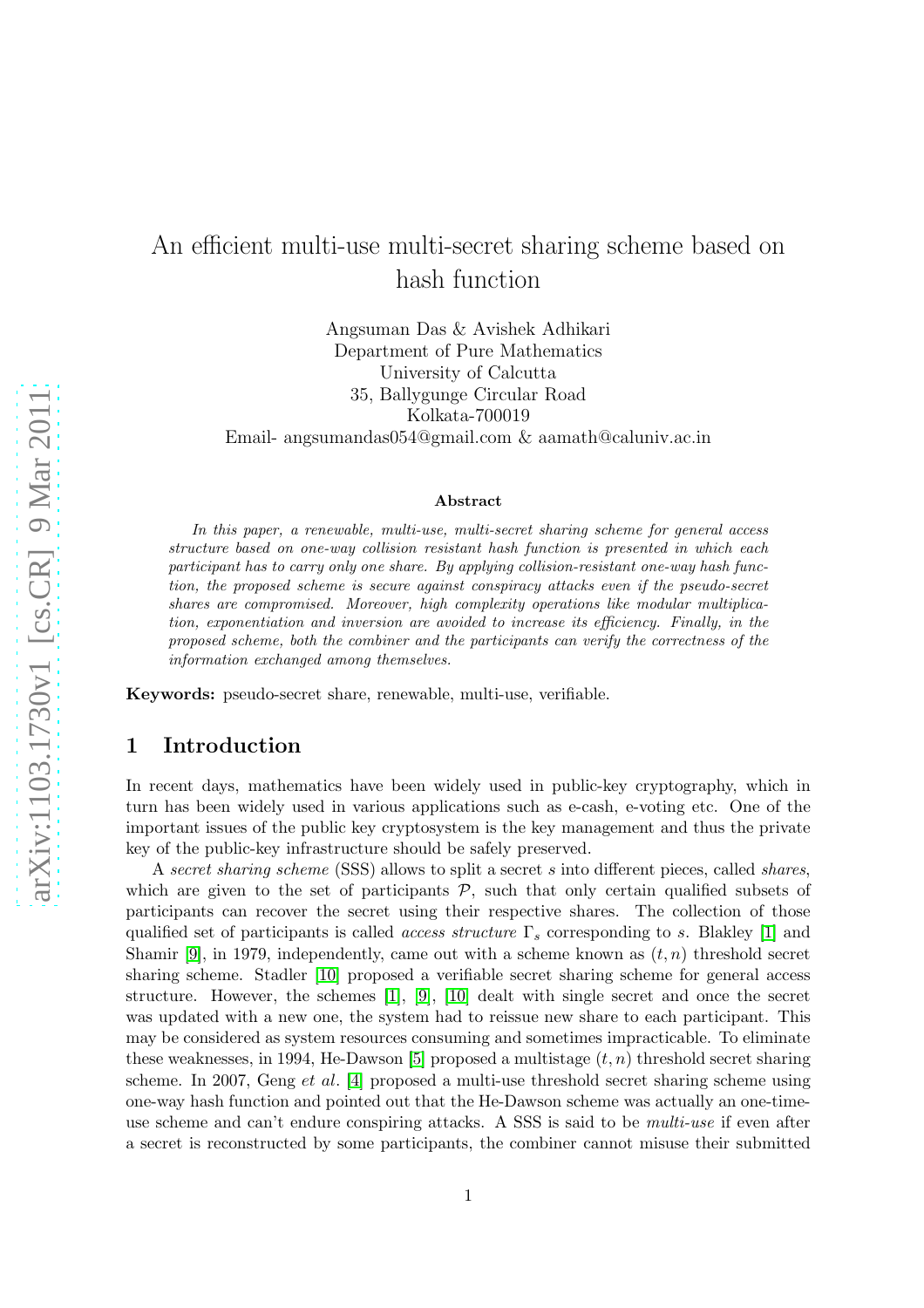information to reconstruct some other secrets. To make a scheme multi-use, the participants do not provide the combiner with the original share but a shadow or image of that share, which is actually an entity that depends on the original share. This image or shadow is known as the pseudo-secret share. In 2006, Pang et al. [\[8\]](#page-5-5) proposed a multi-secret sharing scheme for general access structure in which all the secrets are revealed at a time. In 2008, Wei et al. [\[12\]](#page-5-6) proposed a renewable secret sharing scheme for general access structure. The proposed scheme also allows new secrets to be added. In addition, the participant set and the access structure can be changed dynamically without updating any participant's share. A SSS is said to be verifiable if the participants can check the correctness of their shares given by the dealer and the reconstructed secret given by the combiner and the combiner can check whether the participants have submitted their correct pseudo-shares or not. The proposed scheme is a verifiable, multi-secret sharing scheme where each secret can be reconstructed independently and different secrets corresponding to different access structures may be shared. The uses of only 'XOR' operation and the hash function make the scheme efficient compared to the schemes [\[9\]](#page-5-1), [\[10\]](#page-5-2) which use modular multiplication, exponentiation and inversion.

The rest of this paper is organized as follows: The proposed scheme is discussed in section [2.](#page-1-0) The analysis and discussions on the proposed scheme are given in section [3](#page-2-0) and finally, the conclusion is given in section [4.](#page-4-0)

## <span id="page-1-0"></span>2 The proposed scheme

In this section, we present a new efficient, renewable, multi-use multi-secret sharing scheme for general access structure using one-way collision resistant hash function [\[11\]](#page-5-7).

### Aim of the scheme :

Suppose,  $\mathcal{P} = \{P_1, P_2, \ldots, P_n\}$  be a set of *n* participants and  $s_1, s_2, \ldots, s_k$  be the k secrets to be shared by a trusted dealer D such that  $s_i \in \{0,1\}^q$  for  $i = 1, 2, \ldots, k$  with access structures  $\Gamma_{s_i} = \{A_{i1}, A_{i2}, \ldots, A_{it_i}\}\$  where  $\{0,1\}^q$  denotes the set of all binary strings of fixed length q and  $A_{il}$  is the *l*<sup>th</sup> qualified subset of the access structure of *i*<sup>th</sup> secret  $s_i$ .

The scheme consists of three basic phases,

#### Dealer's phase

#### **Step 1:** The dealer  $D$  chooses:

 $(i)$  H, a suitable secure collision resistant one-way hash function, which takes as argument a binary string of arbitrary length and produces as output a binary string of a fixed length  $q$ , where  $q$  is the length of each secret.

(ii)  $x_{\alpha} \in_R \{0,1\}^q$ ,  $\alpha = 1,2,\ldots,n$ , where ' $\in_R$ ' denotes the random selection.

**Step 2:** The dealer D sends  $x_{\alpha}$  to  $P_{\alpha}$  secretly, for  $\alpha = 1, 2, ..., n$  and publishes H and the access structures  $\Gamma_{s_i}$ , for  $i = 1, 2, ..., k$ . The selection of  $x_{\alpha}$  in *(ii)* of *Step 1* may also be done by the participants and they themselves may send their shares to the dealer through a secure channel.

### Pseudo-share generation phase

Let  $l = [log_2 k] + 1$  and  $m = [log_2 t] + 1$ , where  $t = max\{t_1, t_2, ..., t_k\}$  and  $t_i = |\Gamma_{s_i}|$ , as explained in Aim of the scheme.

**Step 1:** For  $i = 1, 2, ..., k; j = 1, 2, ..., t_i$ ; the dealer computes

$$
S_{ij} = s_i \bigoplus \{ \bigoplus_{\alpha: P_{\alpha} \in A_{ij}} H(x_{\alpha} || i_l || j_m) \}
$$

where  $i_l$  denotes the *l*-bit binary representation of  $i, j_m$  denotes the *m*-bit binary representation of j, '||' denotes the concatenation of two binary strings and  $\bigoplus$  denotes the XOR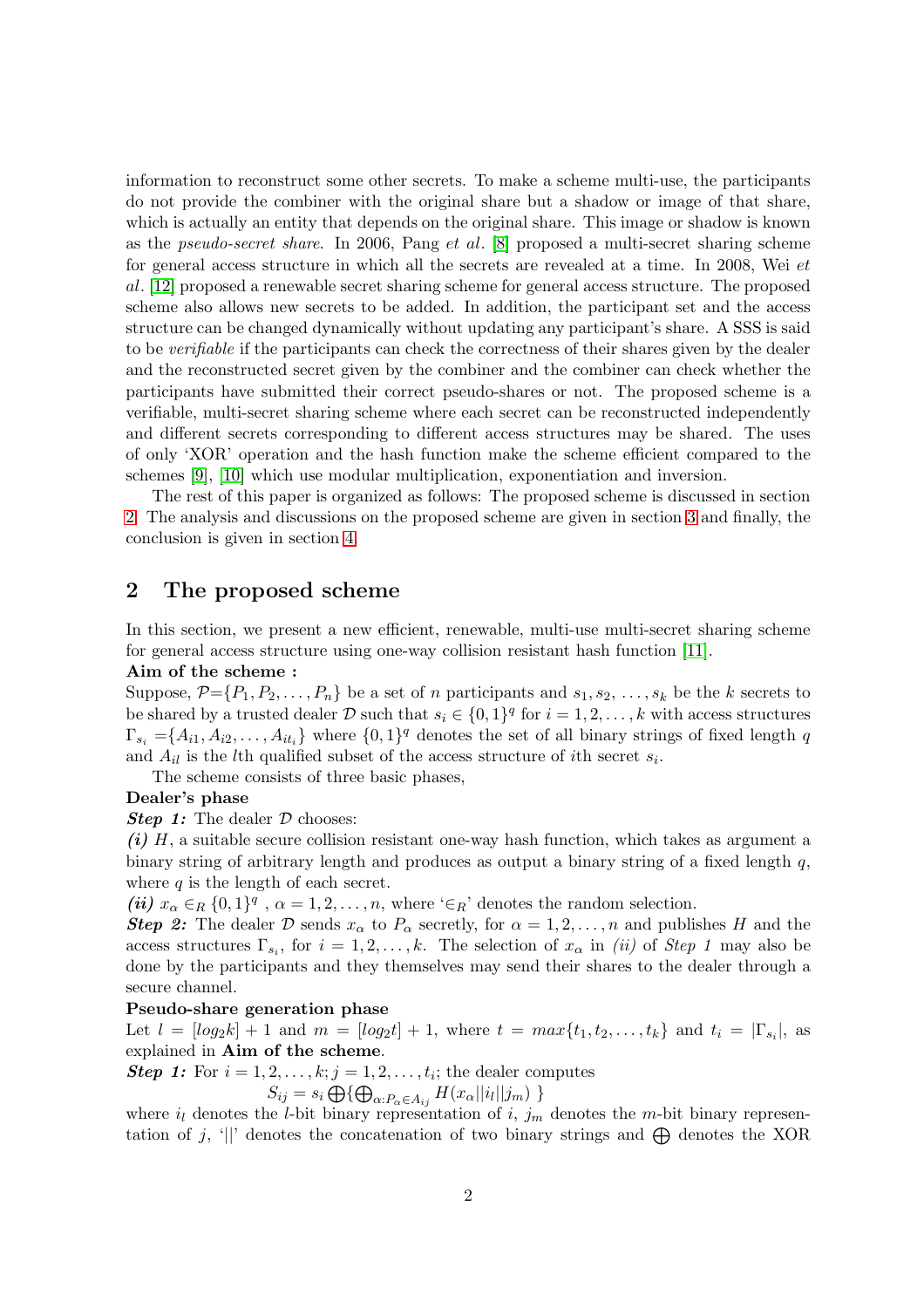operation, i.e., componentwise addition modulo 2.

Step 2: D publishes the values  $S_{ij}$ ,  $H(s_i)$ ,  $H^2(x_{\alpha}||i_l||j_m)$  for  $\alpha = 1, 2, \ldots, n; i = 1, 2, \ldots, k;$  $j = 1, 2, \ldots, t_i$ , where  $H^2(x_{\alpha} || i_l || j_m)$  means  $H(H(x_{\alpha} || i_l || j_m))$ .

### Combiner's phase

Suppose the group of participants  $A_{ij}$  of  $\Gamma_{s_i}$  submit their shares to the combiner to get  $s_i$ . Then the combiner can check whether a particular participant has given his pseudosecret share  $H(x_{\alpha}||i_l||j_m)$  correct or not, by verifying it with the corresponding public value  $H^2(x_{\alpha}||i_l||j_m).$ 

If each of the pseudo-secret shares is correct, the combiner  $\mathcal C$  calculates

$$
S_{ij} \bigoplus \{ \bigoplus_{\alpha:P_{\alpha} \in A_{ij}} H(x_{\alpha} || i_l || j_m) \}
$$

which is eventually equal to  $s_i$ .

The participants in  $A_{ij}$  of  $\Gamma_{s_i}$  can check whether the combiner is giving them back the correct secret  $s_i$  or not, by verifying it with the public value  $H(s_i)$ .

### <span id="page-2-0"></span>3 Analysis of the scheme

### 3.1 Security of the scheme

We discuss the security of the scheme with respect to the pseudo-secret shares, the shares and the secrets.

1. Security of the pseudo-secret shares: An adversary  $A$  can try to derive participant's pseudo-secret share from  $H^2(x_\alpha ||i_l||j_m)$ , which is public. But if A succeeds in doing that, then  $A$  will be able to find a pre-image of an element under  $H$ , which is assumed to be computationally hard.

**2. Security of the shares:** An adversary  $A$  can try to derive participant's share from a previously submitted pseudo-secret share  $H(x_{\alpha}||i_l||j_m)$ . But as the shares are chosen by the dealer randomly and passed on to the respective participants secretly, adversary A would have to invert the hash function  $H$ , which is assumed to be computationally hard.

**3. Security of the secrets:** Suppose all, but one participant, in  $A_{ij}$  comes to get  $s_i$ . They have to guess the pseudo-secret share of the missing participant from  $\{0,1\}^q$ , where q is the fixed bit-length of the hashed value. So, they have  $2<sup>q</sup>$  choices. Whereas, a layman, without any share, who knows only that the secret  $s_i$  is a q-bit string, has also  $2^q$  many choices for the secret. Thus, a forbidden set of participants has no extra privilege than an outsider. Same thing happens if any other unauthorised subset of participants comes to reconstruct any secret. Thus, the scheme is computationally secure under the security of the chosen collision resistant hash function H.

Remark : Note that, in the proposed scheme, the size of the secret space is same as that of the share space.

#### 3.2 The scheme is a multi-use one

Suppose, a participant  $P_{\alpha}$  submits his pseudo-secret share to the combiner for the reconstruction of a particular secret  $s_i$ . Again, let the same participant  $P_\alpha$  be present in the access structure  $\Gamma_{s_j}$ ,  $i \neq j$ . If his pseudo-secret share in both cases are same, then the combiner may misuse his share without his consent while reconstructing  $s_i$ . Thus, the pseudo-secret shares of a participant for different secrets and even for different qualified subsets for the same secret should be different.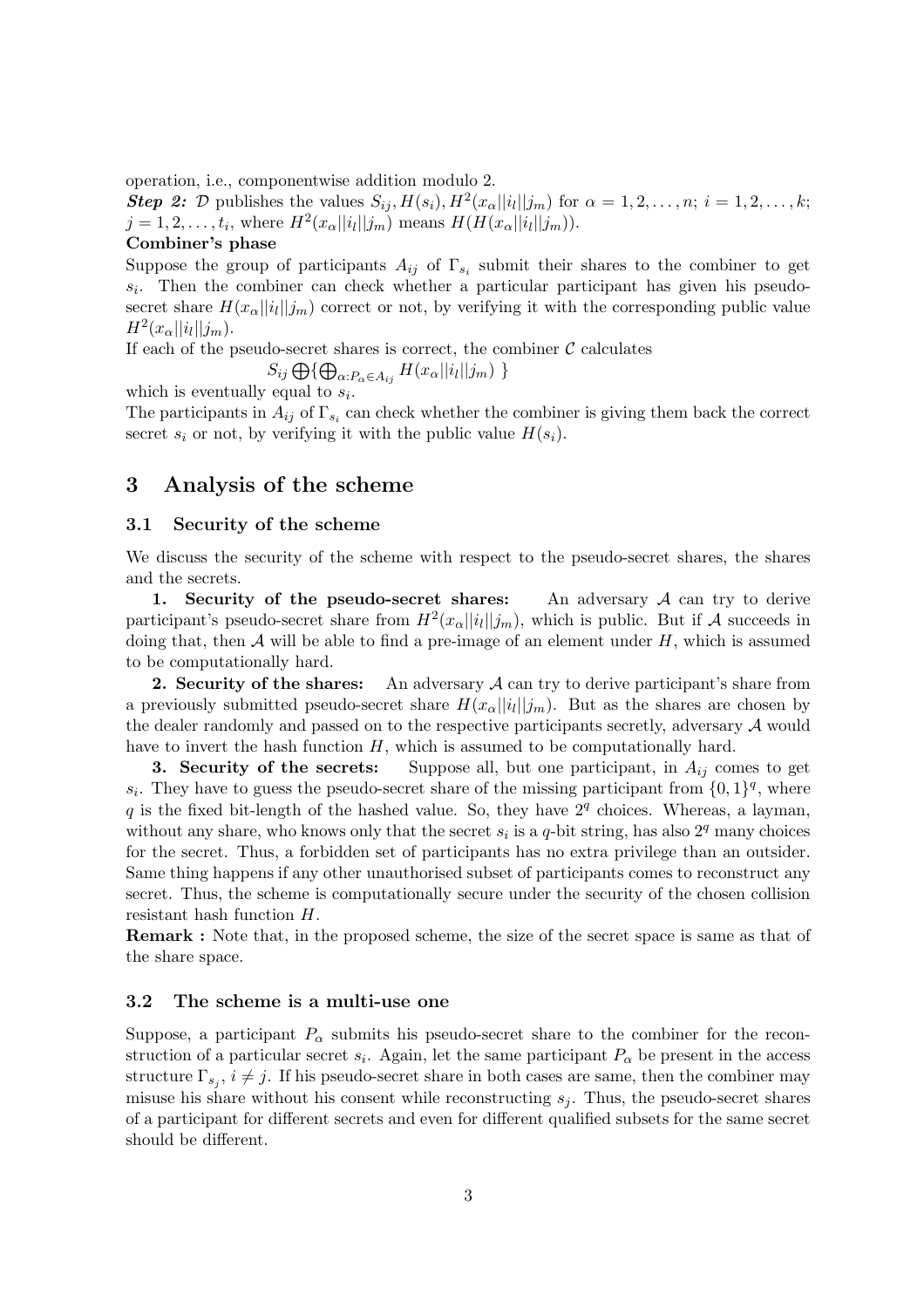Various schemes e.g., [\[5\]](#page-5-3), [\[4\]](#page-5-4) and [\[7\]](#page-5-8), incorporate succesive use of hash functions to deal with this situation, which contribute to greater complexities of the schemes. In the present scheme, that bottleneck is removed by the use of concatenation of binary strings of  $i$  and  $j$ to  $x_{\alpha}$  and as a result, it is sufficient to use the hash function only once.

#### 3.3 Renewal of the scheme

In a practical scenario, it may be necessary to add new secrets and corresponding access structure. In addition, it may be required to change the participant set or the access structure corresponding to some secret(s).

In the proposed scheme, these changes can be done dynamically without updating any participant's share. This can be achieved by the dealer by simply modifying the pubic values  $S'_{ij}$  and  $\Gamma_{s'_i} = \{A'_{i1}, A'_{i2}, \ldots, A'_{it_i}\}$ , where  $s'_i$  is the added secret and/or  $\Gamma_{s'_i}$  is the modified access structure.

#### 3.4 Performance analysis

The present scheme is an efficient one due to the following reasons:

(1) The only operations that are used are XOR and finding the hashed values, out of which the former is of negligible complexity. As hash function plays an important role in the proposed scheme, we calculate the number of times for which the hash function,  $H$  is used by each of the participants, the dealer and the combiner for a single secret  $s_i$  in the worst possible case.

By Dealer: nt times for calculating  $S_{ij}$ , nt times for calculating  $H^2(x_{\alpha}||i_l||j_m)$  and once for publishing  $H(s_i)$ , thereby totaling to  $2nt + 1$  times.

By each participant: Once for calculating  $H(x_{\alpha}||i_l||j_m)$  and once for verifying  $H(s_i)$ .

By Combiner:  $n$  times for checking the correctness of the submitted pseudo-secret shares by calculating  $H^2(x_\alpha||i_l||j_m)$ .

(2) In [\[5\]](#page-5-3), [\[4\]](#page-5-4) and [\[7\]](#page-5-8), successive use of hash function is incorporated to use the same share more than once, but in the present paper, the same issue is resolved just by using the hash function only once.

(3) In the present scheme, modular exponentiation, modular multiplication and modular inversion are not used anywhere, contrary to various schemes where some of them e.g., [\[10\]](#page-5-2), [\[12\]](#page-5-6), used modular exponentiation and while others e.g., [\[9\]](#page-5-1), [\[8\]](#page-5-5), [\[12\]](#page-5-6) used lagrange's interpolation techniques for the reconstruction of secrets. So, the computational cost in the present scheme is quite low compared to other schemes using the above-mentioned operations.

The schemes [\[8\]](#page-5-5) and [\[12\]](#page-5-6) are also having almost the same features as that of the proposed scheme. We give a brief comparison of these two schemes with the proposed one in table[\(1\)](#page-4-1)

#### 3.5 Comments on dealer verification

In reality, the dealer should also be verifiable as due to dishonesty of the dealer, some/all of the participants may be deprived from reconstructing the original secret or secrets. To deal with this crisis, there are many schemes [\[10\]](#page-5-2), [\[6\]](#page-5-9), [\[2\]](#page-5-10), [\[8\]](#page-5-5), in present literature which allows dealer verification.

In most of the existing schemes allowing dealer verification, the issue of verification have been dealt with using exponentiation (say, to the base  $g$ , where  $g$  is a primitive element of the underlying group) e.g., [\[10\]](#page-5-2), [\[6\]](#page-5-9), [\[2\]](#page-5-10) or by applying one-way hash function (say  $H$ ) e.g., [\[8\]](#page-5-5) on the secret shares. Let us have a look on the matter from a broader platform: suppose  $x$  is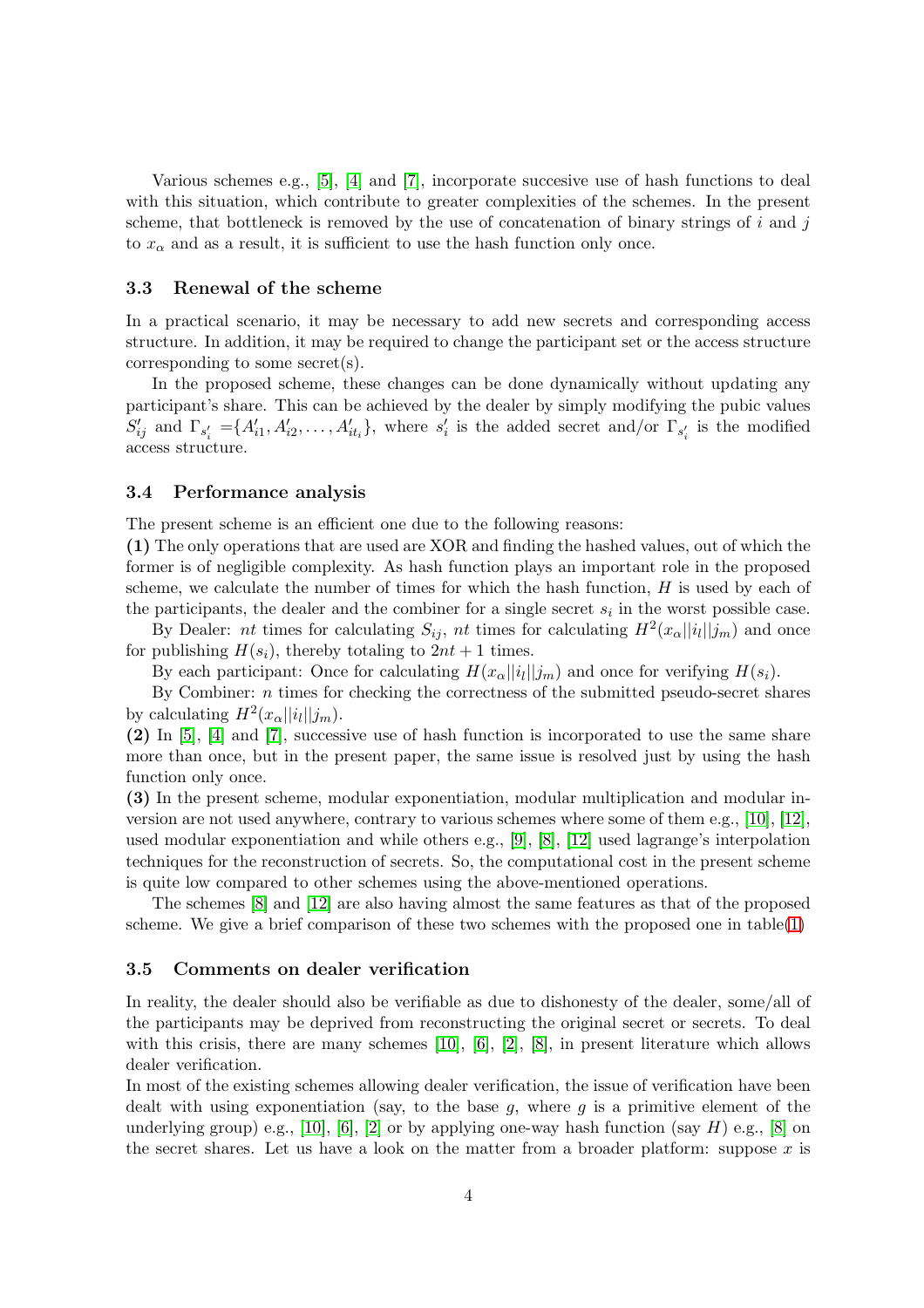<span id="page-4-1"></span>

| Features                | Proposed Scheme | <i>Pang et.al</i> $\left[8\right]$ | Wei et.al $\langle 12 \rangle$ |
|-------------------------|-----------------|------------------------------------|--------------------------------|
| Multi-secret            | Yes             | Yes.                               | Yes                            |
| Access Structure        | General         | General                            | General                        |
| Secret revealing        | Any             | Predetermined                      | Predetermined                  |
| order                   |                 | (All at a time)                    | (Fixed order)                  |
| Use of interpolation    | N <sub>0</sub>  | Yes                                | Yes                            |
| Use of modular          | N <sub>0</sub>  | No                                 | Yes                            |
| exponentiation          |                 |                                    |                                |
| Use of $\mathrm{hash}/$ | <b>Yes</b>      | Yes                                | No                             |
| one-way function        | hash function)  | hash function)                     | (DLP is used)                  |

Table 1: Comparison among [\[8\]](#page-5-5), [\[12\]](#page-5-6) and the proposed scheme w.r.t various parameters

the share of a participant given by the dealer. In the above stated schemes, the dealer either publishes  $H(x)$  or  $g^x$  to enable the participants to verify their own shares. Now, three cases may arise.

**Case 1:** Suppose, instead of x, the dealer calculates relevant quantities and constructs the scheme using x', and sends  $x (x \neq x')$  as the share and publishes  $H(x)$  (or  $g^x$ ). Then, though the participant will be ensured that his share is valid by checking the verification procedure, the qualified set where he belongs will not get the correct secret back. Thus, the dealer can forge a participant without being noticed. So, in reality, the dealer is not verified using these methods.

**Case 2:** In another scenario e.g., [\[3\]](#page-5-11), where the participants choose their share x themselves and send it to the dealer, the same problem may arise.

Case 3: In the worst case, it may happen that the dealer publishes the wrong entities like, the hash function  $H$  or the prime  $p$ , which are involved in initial set up of the scheme. In that case, the total system will collapse. How can these quantities be checked to be correct or not?

So, in our scheme, we assume the dealer  $D$  to be a trusted one. But, it can be a noble issue to search for techniques which resolve the aforesaid problems and we invite researchers to have a look on it.

# <span id="page-4-0"></span>4 Conclusion

In this paper, we have presented a multi-secret sharing scheme with general access structures based on one-way collision resistant hash function. The major characteristics of its construction are multi-use of the shares and that different secrets can be reconstructed according to their access structure, which provide more flexibility. It has been emphasised that, unlike several other authors, operations like modular multiplication, exponentiation and inversion are not used, thereby reducing the computational cost of the scheme to quite a large extent. By applying one-way hash function and the concatenation operation, the proposed scheme is secure against notorious conspiracy attacks even if the pseudo-secret shares are compromised. Analysis showed that this proposed scheme is an efficient one and it can provide great capabilities for many applications, such as e-voting, multi-party protocols, oblivious transfer, privacy preserving data-mining etc.